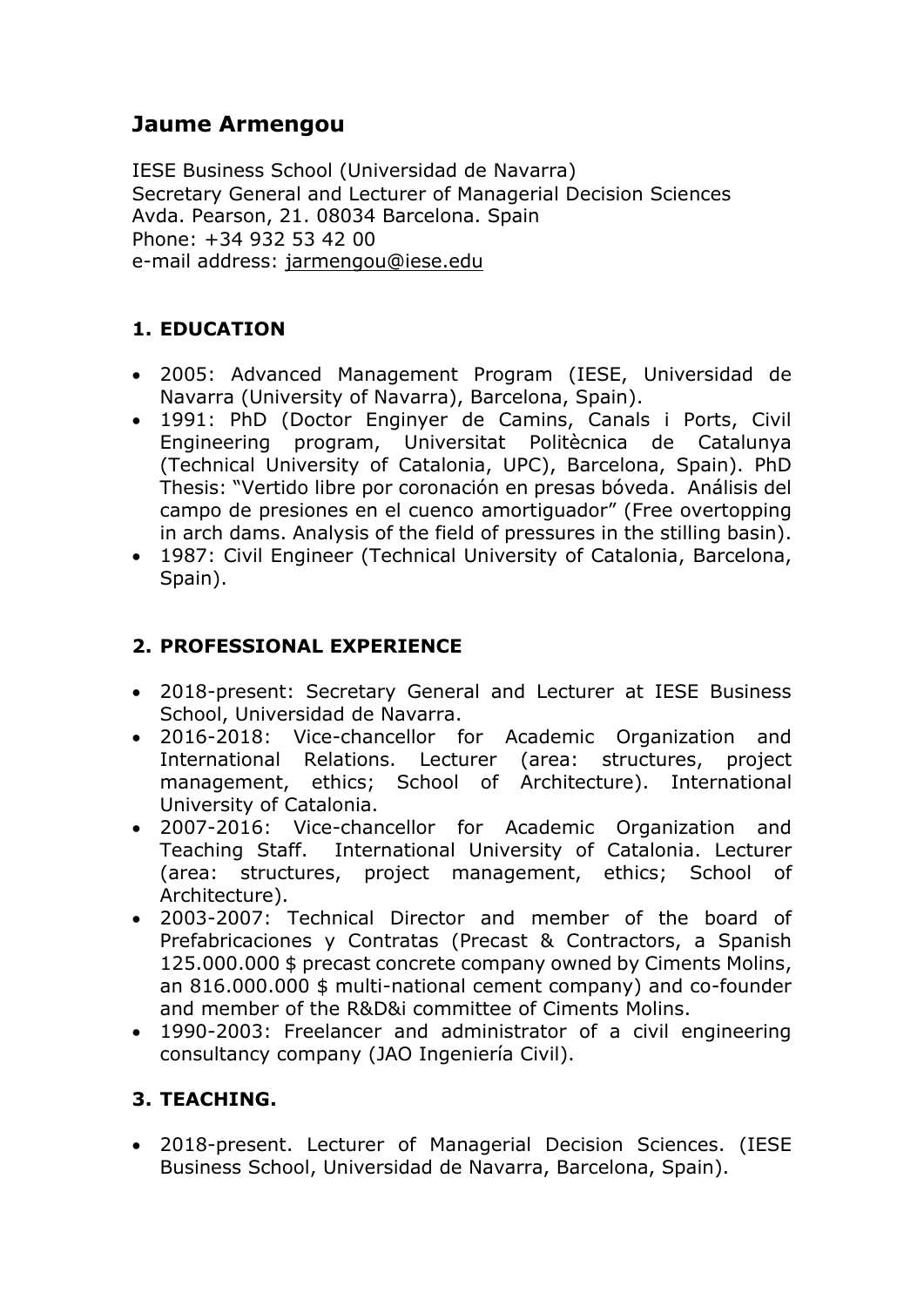- 2007-2018. Structures, Project Mangement and Ethics. (International University of Catalonia, Barcelona, Spain).
- 2006-2007 (assistant professor). Project Management (Technical University of Catalonia, Barcelona, Spain).
- 2001-2002 (visiting professor). Ethics in design and project management (University of Navarra, Pamplona, Spain).
- 1995-2000 (visiting professor). Hydraulics, structural, architectural and geotechnical engineering (Universidad de Piura (University of Piura), Piura, Peru).
- 1987-1991 (PhD period). Hydraulics (Technical University of Catalonia, Barcelona, Spain).

## **4. RESEARCH**

### *4.1. Projects made through Ciments Molins*

- Co-financing the activities of the "Innovation in Concrete Technology" chair of the Technical University of Catalonia.
- Involvement in the SOSTAQUA "Technological developments towards a self-sustainable urban water cycle" project (funding from a CENIT program).
- With the Technical University of Catalonia (2005-2007):
	- i. To obtain a concrete with a tensile capacity higher than that of the standard one without bar reinforcement and at a low cost (2006 and 2007). PI Prof. Antonio Aguado.
	- ii. To mechanize the calculation of bridges including timedependent phenomena, evolutive construction process and dynamic effects (2006 and 2007). PI Prof. Joan Ramon Casas.
	- iii. To launch a new system of wind generator towers. The results are gathered in "Proyecto de lanzamiento de un nuevo sistema de torres de aerogeneradores" (*Project for the launching of a new system of wind generator towers*), 2007. PI Prof. Modest Batlle.
	- iv. To program a model of evolutive calculation of reinforced or prestressed concrete and steel sections. The results are collected in the dissertation thesis "Análisis no lineal y comportamiento en servicio y rotura de secciones construidas evolutivamente" (*Non-linear analysis and in-service and failure behavior of sections constructed evolutively*), 2007. PI Prof. Antonio Aguado.
	- v. To test a case of gravel collapse (2006). PI Prof. Eduardo Alonso.
- Adaptation of the calculation program EF CiD (2005) with the Universitat Politècnica de València (*Technical University of Valencia*, UPV). PI Prof. Adolfo Alonso.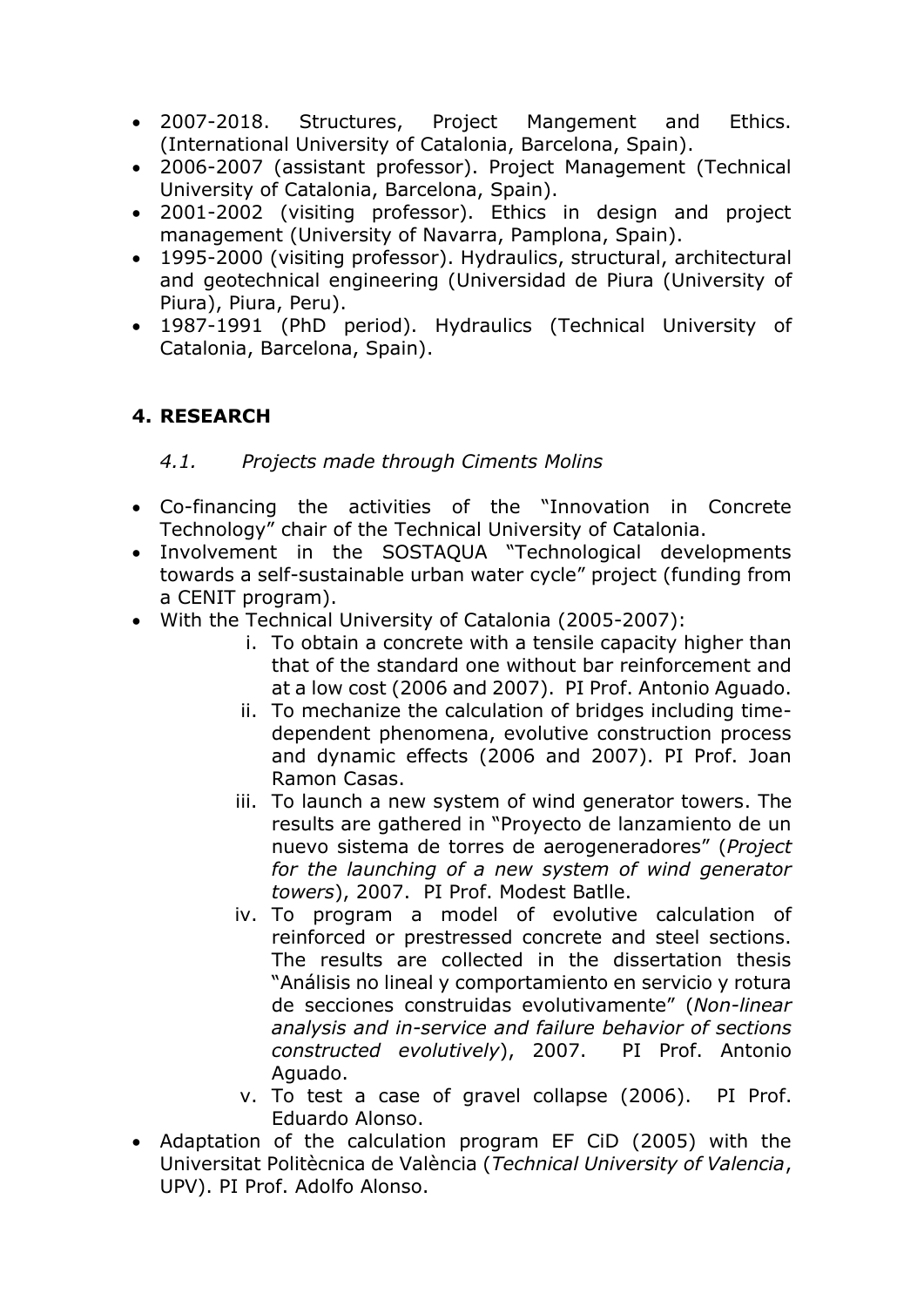### *4.2. Some papers, books or chapters and contributions to Conferences*

- "Mission-Based Corporate Sustainability: The Aigües de Barcelona Model." Miquel Bastons, Ricard Benguría, Jaume Armengou, Carlos Rey. In book: Responsible Business in a Changing World. 2020.
- "Minimizing the Social Impact of Construction Work on Mobility: A Decision-Making Method." Maria del Mar Casanovas-Rubio, Gonzalo Ramos, Jaume Armengou. Sustainability. 2020.
- "Sustainability of Column-Supported RC Slabs: Fiber Reinforcement as an Alternative." Albert de la Fuente, Maria del Mar Casanovas-Rubio, Oriol Pons, Jaume Armengou. 2019.
- "Decision-making tool for the optimal selection of a domestic waterheating system considering economic, environmental and social criteria: Application to Barcelona (Spain)." Maria del Mar Casanovas-Rubio, Jaume Armengou. 2018.
- "Performance-Based Engineering and Multi-Criteria Decision Analysis for Sustainable and Resilient Building Design." Khalid Mosalam, Hyerin Lee, Jaume Armengou, Umberto Alibrandi. Structural Safety. 2018.
- "Self-construction in informal settlements: a multiple-criteria decision-making method for assessing sustainability of floor slabs in Bucaramanga, Colombia." William G. Caballero Moreno, Inés Alegre, Jaume Armengou, Antonio Aguado. Journal of Housing and the Built Environment. 2018.
- "Decision –making tool for the optimal selection of a domestic water-heating system considering economic, environmental and social criteria: Application to Barcelona (Spain)." María del Mar Casanovas-Rubio, Jaume Armengou. Renewable and Sustainable Energy Reviews. 2018.
- "Towards the Sustainability in the Design of Wind Towers." Jaume Armengou, Antonio Aguado. Energy Procedia. 2017.
- "Theory of Resemblance and Academic Governance." Jaume Armengou. 2017. Dissertation of the joining ceremony of the Royal Academy European of Doctors.
- "Sustainability and Human Habitat." M. Bastons, Jaume Armengou. Proceedings. Second International Conference on Concrete Sustainability. 2016.
- "Sustainability Analysis of Steel Fiber Reinforced Concrete Flat Slabs." A. Blanco, Albert de la Fuente, Jaume Armengou, Antonio Aguado. Second International Conference on Concrete Sustainability. 2016.
- "Design for Safety in Construction Work." María del Mar Casanovas, Jaume Armengou, G. Ramos. Second International Conference on Concrete Sustainability. 2016.
- "Architectural integration of energy solar collectors made with ceramic materials and suitable for the Mediterranean climate." J.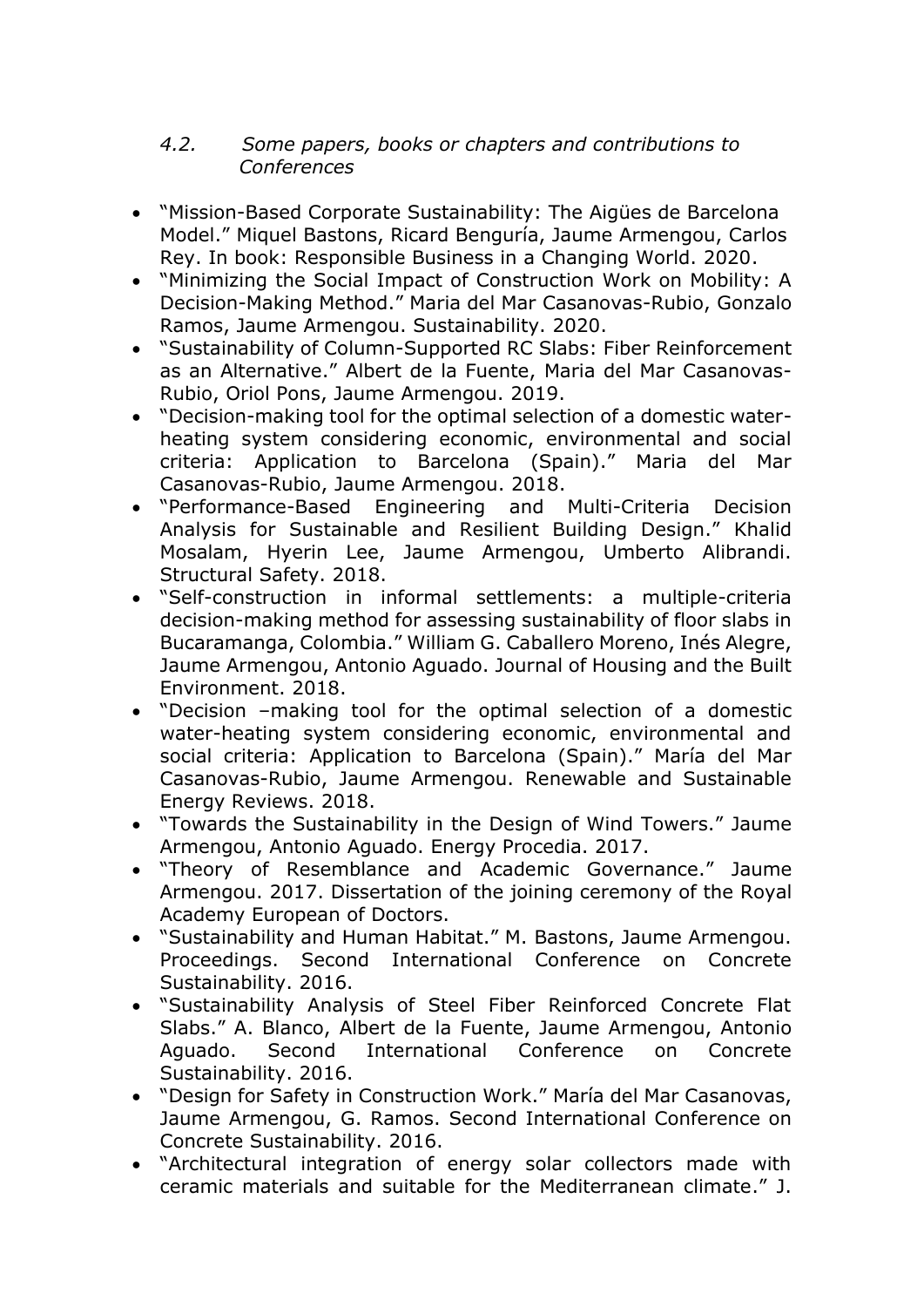Roviras, V. Sarrablo, Maria del Mar Casanovas-Rubio, Jaume Armengou. Informes de la construcción. 2016.

- "Realism and Impartiality: Making Sustainability Effective in Decision-Making". Miquel Bastons, Jaume Armengou. Science and Engineering Ethics. 2016.
- "Sustainability based-approach to determine the concrete type and reinforcement configuration of TBM tunnels linings. Case study: Extension line to Barcelona Airport T1". Albert De la Fuente, Ana Blanco, Jaume Armengou, Antonio Aguado. Tunnelling and Underground Space Technology. 2016.
- "Human habitat, space and place". Miquel Bastons, Jaume Armengou. Journal of Agricultural and Environmental Ethics. 2016.
- "Moral Legitimacy in Controversial Projects and its Relationship with Social License to Operate: a case study." Domènec Melé, Jaume Armengou. Journal of Business Ethics. 2015.
- "Formation and Regression of the Ebro Delta: Ethical Implications of Human Intervention (Tree Cutting and Dam Construction) in the Natural Environment." Jaume Armengou, S. Albareda, M. Bosch, J. Corco. Indian Journal of Research. 2015.
- "The Accreditation Processes in Higher Education Institutions: Chile, Spain and other Latin American countries." 2015.
- "Multi-criteria Decision-making tool for assessing the sustainability index of wind turbine support: application to a new precast concrete alternative." Albert de la Fuente, Jaume Armengou, Oriol Pons, Antonio Aguado. Journal of Civil Engineering and Management. 2015.
- "Moral Legitimacy in Controversial Projects and its relationship with Social License to Operate: A Case Study". Domenec Melé, Jaume Armengou. Journal of Business Ethics. 2015.
- "Determination of Fluid Leakages in the different Screw-retained Implant-abutment Connections in a Mechanical Artificial Mouth." D. Martín, M. Molmeneu, M. Fernández, M. Punset, L. Giner, Jaume Armengou, F.J. Gil. Journal of Materials Science: Materials in Medicine. 2015.
- "Assesment of Occupational Risk and Design for Safety in Construction Work." María del Mar Casanovas, Jaume Armengou, G. Ramos. 2014.
- "Evaluation of the Labour Risks in Construction and its Consideration in the Project Designs and in the Decision Making." María del Mar Casanovas, Jaume Armengou, G. Ramos. 2014.
- "Anidolic Day-Light Concentrator in Structural Building Envelope." Khalid M. Mosalam, Nuria Casquero-Modrego, Jaume Armengou, Aashish Ahuja, Tarek I, Zohdi, Baofeng Huiang. 2013.
- "Occupational Risk Index for Assessment of Risk in Construction Work by Activity." Maria del Mar Casanovas, Jaume Armengou, Gonzalo Ramos. Journal of Construction Engineering and Management. 2013.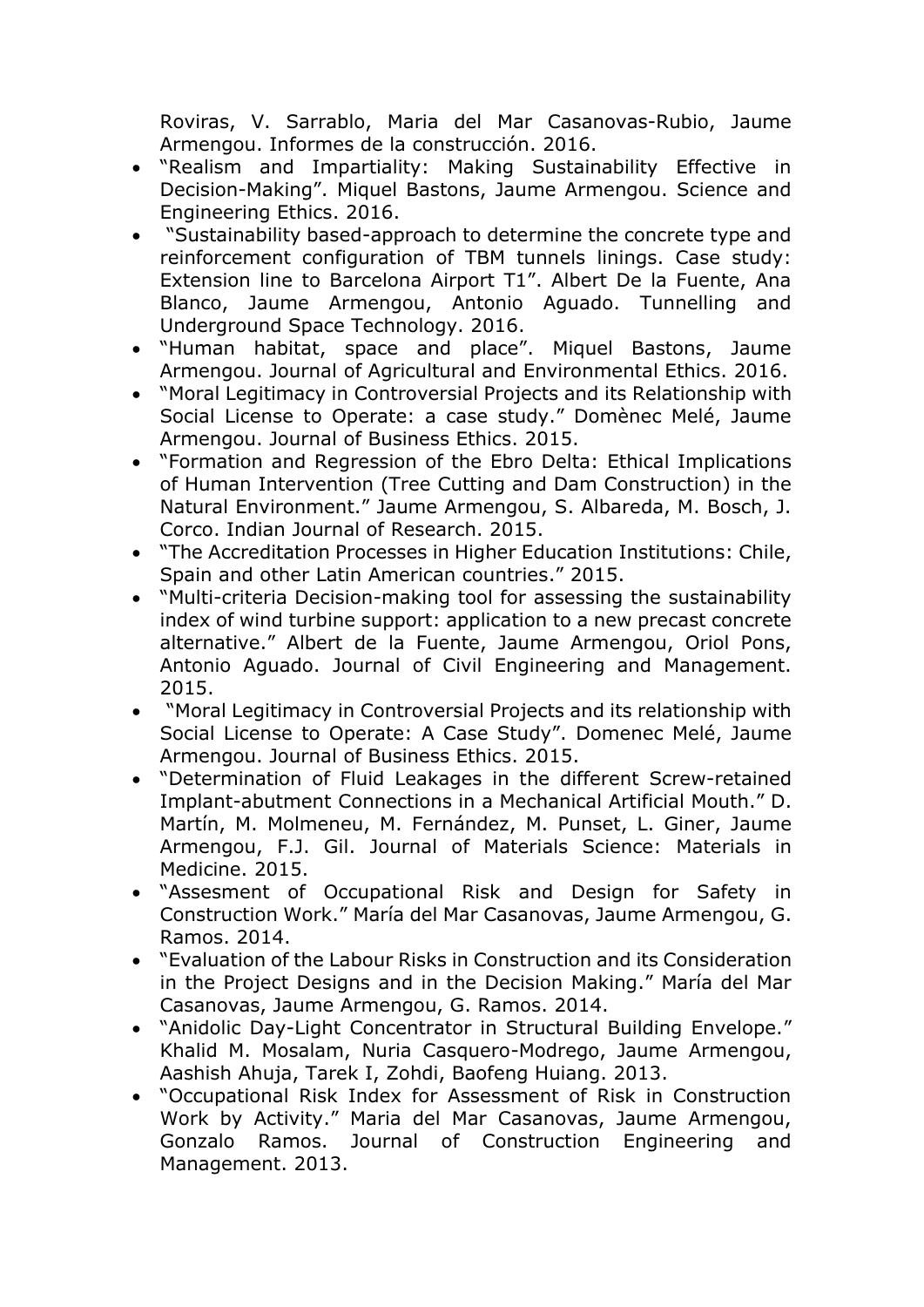- "Multi-criteria Methodologies for decision-making in Project management: the integration of the agent managers as indirect benefit." Jaume Armengou, Antonio Aguado. 2012.
- "An integrated decision-making methodology for the design of concrete structures". Jaume Armengou, Antonio Aguado, Gaizka Ormazabal. Informes de la Construcción. 2011.
- "Numerical Model for the Analysis up to Failure of Concrete Sections". Albert de la Fuente, Antonio Aguado, Ciments Molins, Jaume Armengou. Computers and Structures. 2011.
- "Innovations on components and testing for precast panels to be used in reinforced earth retaining walls." Albert de la Fuente, Antonio Aguado, Ciments Molins, Jaume Armengou. Construction and Building Materials. 2010.
- "Factorias de emprendedores" (*Factories for entrepreneurs*). "La Vanguardia", Barcelona, 2009.
- "Hiperpaternidad" (*Hyperpaternity*). "La Vanguardia", Barcelona, 2009.
- "Aspectos éticos de los peritajes judiciales en patologías de estructuras" (*Ethical aspects in legal expert reports on structure pathologies*). Jaume Armengou, J. Corcó. 2008. ACHE Congress. Valencia, Spain.
- "Structrural Aplications of Fiber Reinforced Concrete." Antonio Aguado, Jaume Armengou and 10 more. 2007.
- "Integrated Management of Prefabricated Projects for Civil Works." Jaume Armengou, Gaizka Ormazábal, Antonio Aguado. 2007.
- "Gestión Integrada de proyectos prefabricados para obra civil" (*Integrated management of prefabricated projects for civil works*), 2007. Proceedings from the José Antonio García seminar. Department of structural mechanics. University of Granada.
- "Aplicaciones estructurales del HRF: tubos de saneamiento, paneles de cerramiento y placas de suelo reforzado" (*Structural applications of FRC: drainage pipes, enclosure panels and reinforced-soil plates*), 2007. Publications from the Department of Construction Engineering. Technical University of Catalonia.
- "Excellence in the practice of Civil Engineering". I Symposium on construction research, IccET, CSIC. 2005.
- "Cervera, Santa María Camí (A-2) Highway." Benito Romero Robles, Javier Ainchil Lavín, Jaume Armengou. Cemento Hormigón. 2005.
- "Recommendations for the Project, Execution and Assembly of Prefabricated Elements." Capítulos 5 y 6. More than 10 authors. 2004.
- "Sistema integrado de toma de decisiones en proyectos de estructuras prefabricadas" (*Integrated decision-making system in projects with precast structures*). Gaizka Ormazábal, Jaume Armengou, Antonio Aguado, G. Ramos, 2002. First national congress on precasting. ACHE.
- "The Ecological Flow: ¿sustainable development?" Jaume Armengou, Lorenzo Correa, Ingrid Rodo. 2001.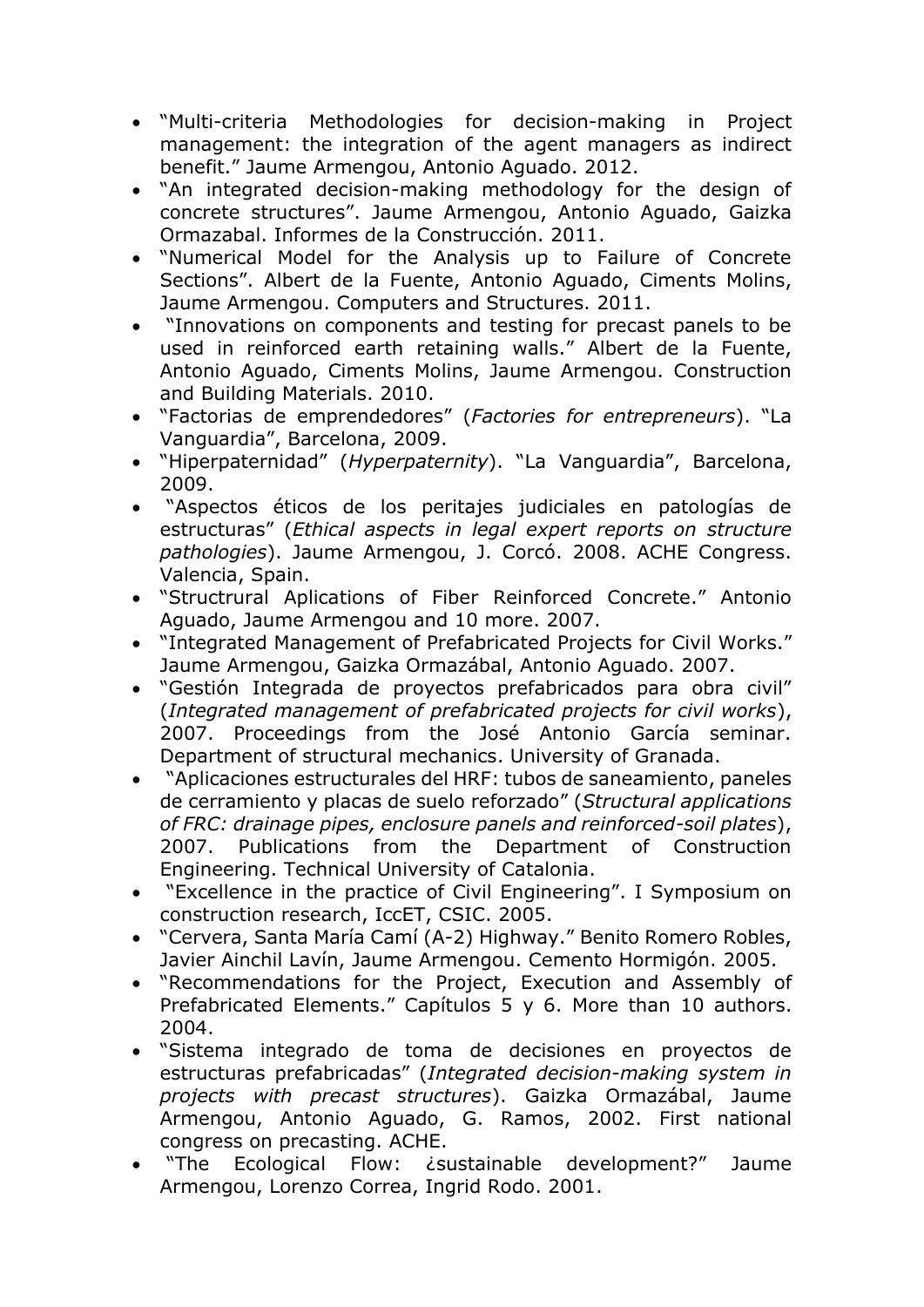- "1<sup>st</sup> Congress on Ecological Flows." Jaume Armengou y 13 authors more. 2000.
- I congreso sobre los caudales ecológicos (*1 st congress on ecological flows*). Co-organizer and co-editor. Barcelona, 1999.
- "The professional competence of the civil engineer". III National Conferences on Civil Engineering, Barcelona. 1999.
- International Congress on Family and Society. Presentation of session II (Família Actual i Canvi Social [*Current family and social change*]).
- "Nuevas Medidas para Minimizar Impactos: Falsos Túneles, en Papeles del Centro EIA". 1995. *New measures to minimize Impacts: False Tunnels, in Papers of the EIA Center.*
- "Measurement and data acquisition of the pressure field in tests carried out on a reduced model of a stilling basin". J. Polo, L. Castillo, J. Armengou, J. Dolz. Proceedings from the 4th International Conference "HYDROSOFT '92", Wessex Institute of Technology. 1992.
- Internal publications of the Department of Hydraulic and Hydrological Engineering from the UPC (1987-1991):
	- i. –Impact stilling basins
	- ii. –Modeling of the failure of a nappe of water overtopping arch dams
	- iii. –Proposal for a physical model for testing impact stilling basins
	- iv. –Static and dynamic calculation of a methacrylate plate for a scale model
	- v. –Design of a scale-model test campaign in order to get to know the pressure field at the floor of free-nappe stilling basins
	- vi. –Free-nappe stilling basins: state of the knowledge. Definition of a research project
	- vii. –Aeration and atomization of a free-nappe overtopping arch dams. Effects on the stilling basin
- -Reports from the CIRIT, Generalitat de Catalunya (1989-1991):
	- i. –Hydraulic energy dissipation at the foot of arch dams
	- ii. –Hydraulic energy dissipation at the foot of the dam: numerical modeling of overtopping in arch dams and analysis of a physical-model experience. Comparison with similar studies
- "Mean and fluctuating pressure field in full-width free-nappe stilling basins". Jaume Armengou, et al. Proceedings from the XXIV IAHR Congress, Madrid, 1991.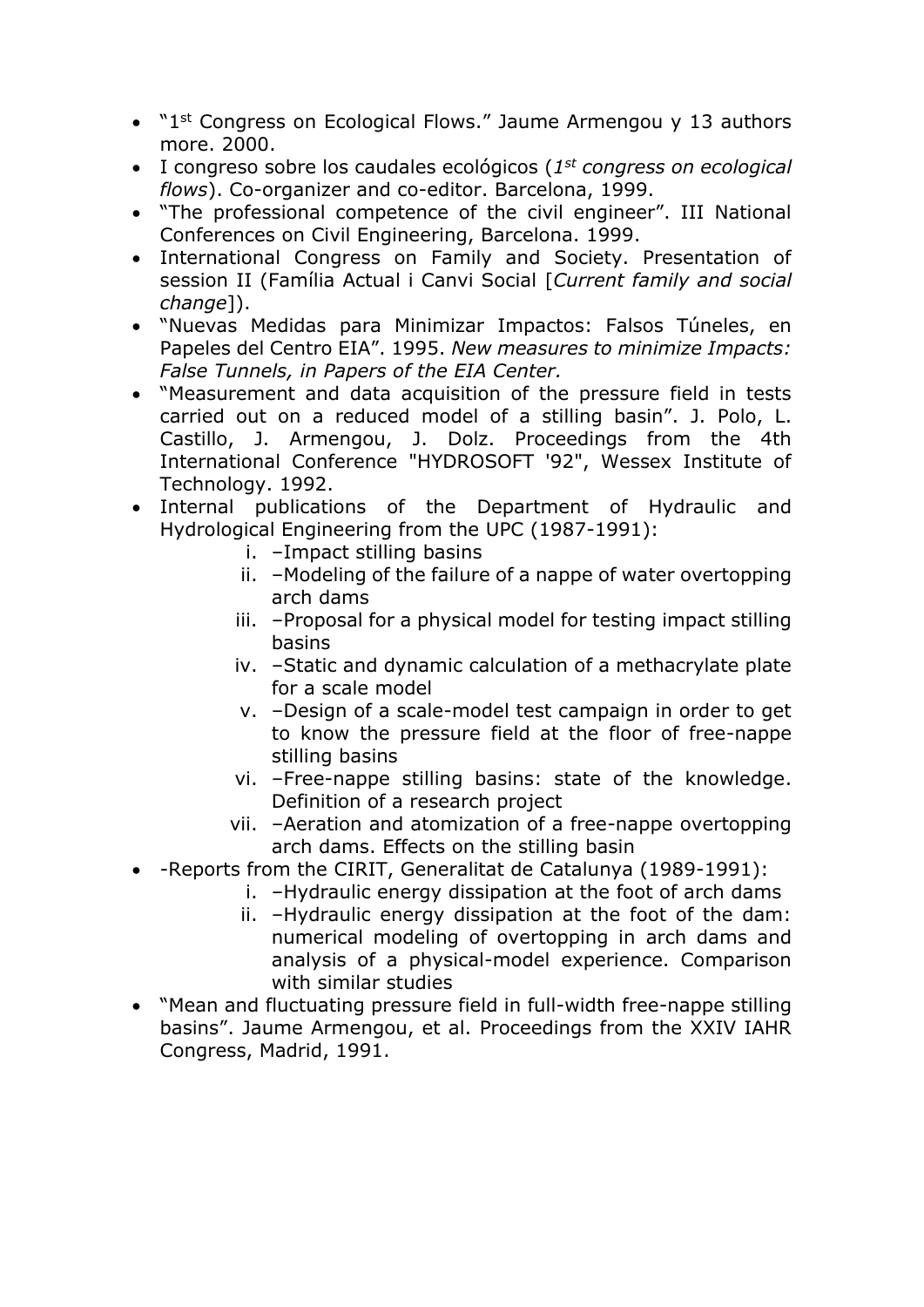#### *4.3. Collaboration in codes*

- Spanish code of structural concrete: Instrucción de Hormigón Estructural (EHE). Collaboration in the Fiber Reinforced Concrete annex. Spanish Government. 2008.
- Recommendations for the Project, Execution and Assembling of Precast Elements. School of Engineers. 2005.

#### *4.4. Patents (owned, invented or designed, only for Spain) and Computer Programs*

- 2019: Patent. Aparato electromecánico portátil para manufactura aditiva de objetos tridimensionales aplicables en calzado o vestimenta. (Portable electromechanical device for additive manufacture of tridimensional objects applicable in footwear or clothing). 201930661.
- 2018: Utility Model. Piso para Calzado. *(Shoe sole).*
- 2008: Patent. Método perfeccionado para la construcción de muros prefabricados (*Improved method for the construction of precast walls*). 200800955.
- 2007: Computer Program. Diseño y Cálculo de Muros de Suelo Reforzado. *(Design and Calculation of Walls of Reinforced Soli-Walls)* Ramón Ribó, Jaume Armengou.
- 2007: Computer Program. Tableros de Vigas, 1. *(Decks of Precast Beams)* Lluís Callís, Jaume Armengou.
- 2006: Patent. Panel modular ae y proceso para su obtención (*Organic modular panel and the process for obtaining it*). 200601840.
- 2006: Patent. Estructura de soporte para dispositivos aerogeneradores (*Support structure for wind-generating devices*). 200603061.
- 2005: Computer Program. L-shaped Walls. Lluís Callís, Jaume Armengou.
- 2005: Computer Program. Buttressed Walls. Lluís Callís, Jaume Armengou.
- 2003: Calculation Software of Burried Galeries. B-08030-16.
- 2003: Patent. Capitel hueco para construcciones (*Hollow column capital for construction*). 200300811.
- 2003: Programa registrado de Rutinas Programadas para FLAC. Terraplenado de galerías. *(Registered Computer Program of Programed Routines for FLAC. Gallery Terracing)* B-0908-16.
- 2003: Programa registrado de Cálculo de Estructuras en Cajón. *(Registered Computer Program of Calculation of Structures in Drawer).* B-0907-16.
- 2003: Programa registrado de Cálculo Hidráulico de Obras de drenaje. *(Registered Computer Program of Hydraulic Calculation)* B-0906-16.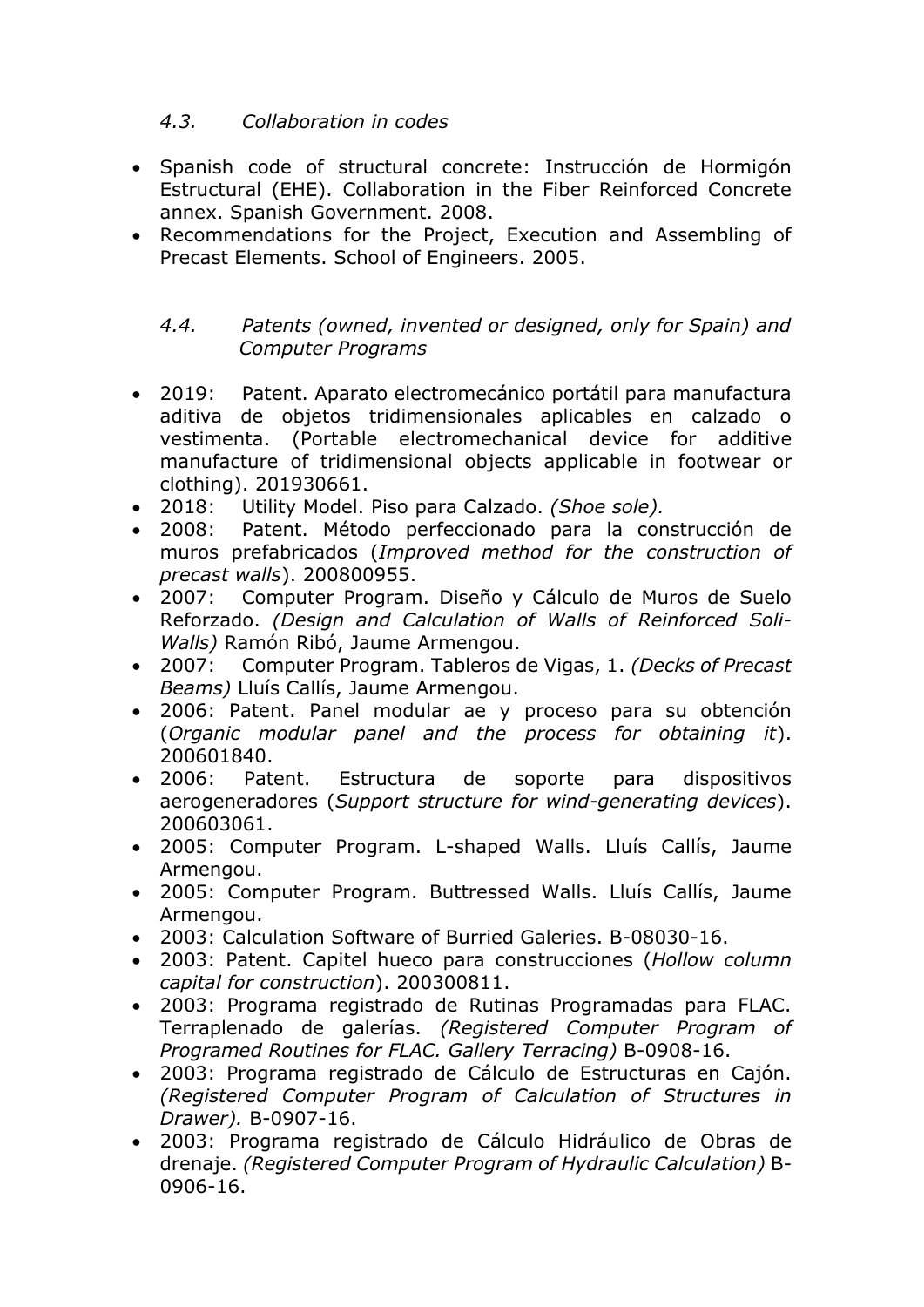- 2003: Computer Program. Cajón. *(Drawer)*. Lluís Callís, Jaume Armengou.
- 2002: Patent. Perfeccionamientos en el Apoyo para Muros de Prefabricado. *(Perfectioning in the Support for Prefabricated Walls)*. 200002998.
- 2000: Program. Vigas Prefabricadas. *(Prefabricated Beams)*. Lluís Callís, Jaume Armengou.
- 1998: Patent. Perfeccionamiento en la fabricación de muros de contención de tierras mediante tramos horizontals apilados con bandejas escalonadas (*Improvement in the fabrication of earth retaining walls by means of horizontal stretches piled up with stepshaped plates*). 009800533.
- 1998: Program. Vigas Peraltadas. *(Cambered Beams).* Lluís Callís, Jaume Armengou.
- 1995: Utility Model. Marcos prefabricados isostáticos con cimentación in situ (*Precast isostatic frames with in-situ foundation*). 9500891.
- 1995: Patent. Estructura perfeccionada para la formación de túneles o galerías (*Improved structure for the formation of tunnels or galleries*). 9500549.
- 1994: Patent. Perfeccionamientos en la construcción de apoyos para muros de prefabricado (*Improvement in the construction of supports for precast walls*). 9400270.
- 1994: Patent. Embocadura de components prefabricados y ajustables para drenajes (*Mouth of prefabricated and adjustable components for drainage*). 9400868.
- 1993: Patent. Embocadura prefabricada y desmontable para desagües o drenajes superficiales (*Prefabricated and detachable mouth for superficial discharge or drainage*). 9302412.

### *4.5. Stays at other universities for more than one month*

- 2012. University of California, Berkeley (12 months): Building sustainability and energy efficiency.
- 1992. University of Piura (1,5 months): Hydraulic physical modeling.
- 1990. University of Glasgow (1,5 months): Hydraulic physical modeling (pre-doctoral).

### *4.6. Advisor*

 Referee for the journal "Materiales de Construcción", the Eduardo Torroja Institute for Construction Science (Consejo Superior de Investigaciones Científicas, *Spanish National Research Council*, CSIC).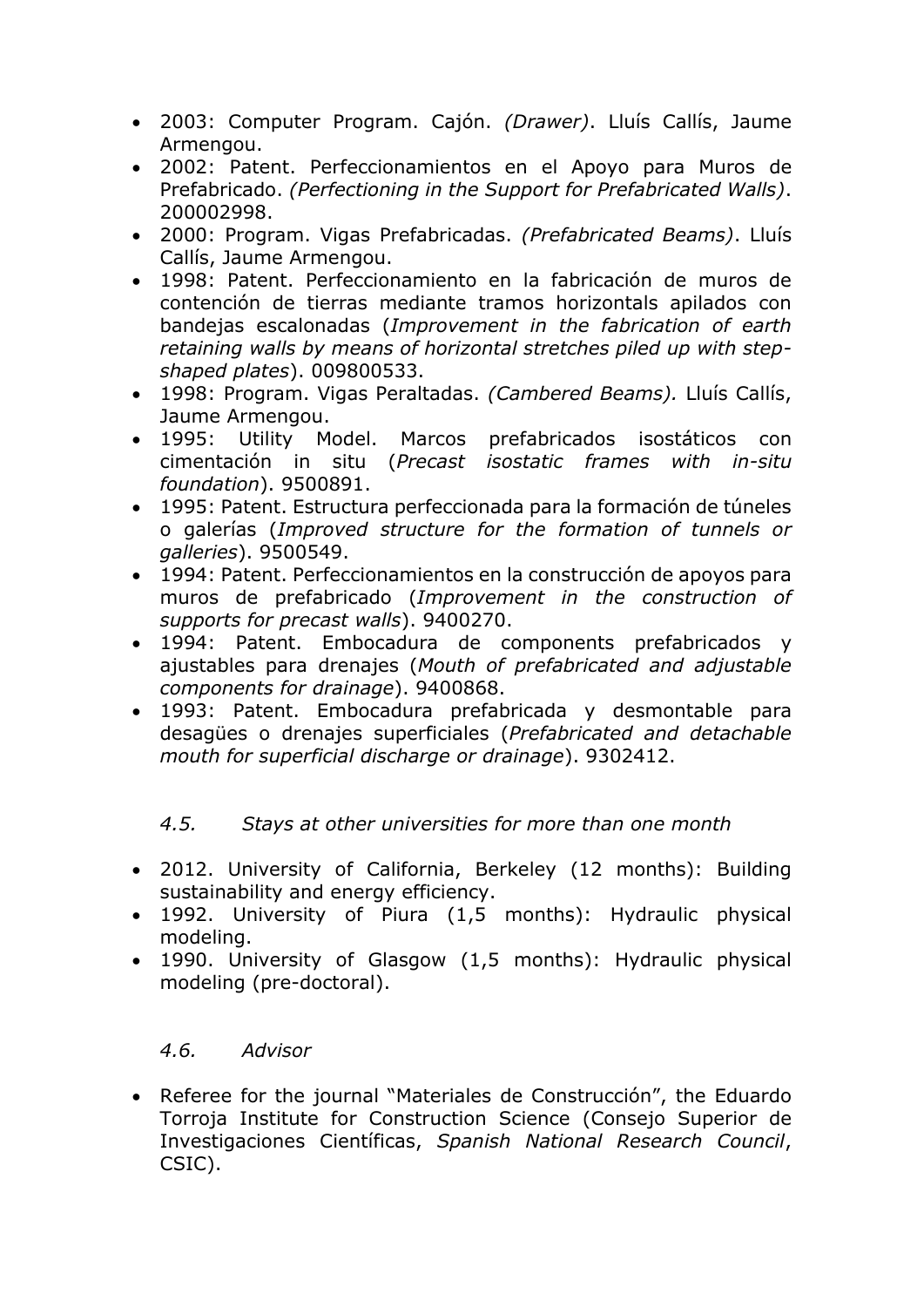- Member of some external boards from the Technical University of Catalonia for the granting of post-doctoral grants or applications.
- Member of the examining committee for dissertations at the Technical University of Catalonia and the University of Navarra.

### 4.7. *Some Research Projects*

- Obtención, por medio del reciclaje del caucho de neumáticos de material para ortopedia personalizado mediante impresión 3D. *(Obtention, through rubber recycling of personalized orthopedic material through 3D printers).* Montserrat Bravo Godó. 2018-2019.
- Seguridad en Aplicaciones Estructurales de Hormigón Reforzado con Fibras. MEC. 2016-2019.
- Singapore-Berkeley Building Efficiency and Sustainability in the Tropics (SinBerBEST), Singapore National Research Foundation. 2012-2017.
- Laboratori d'Innovació Tecnològica en Edificació Industrialitzada i Sostenible (LITEIS). Generalitat de Catalunya. 2014-2016.
- Provecto CENIT Sostagua. Projecte CENIT. 2007-2010.
- Obtención de un hormigón con mayor capacidad de tracción que la estándar, sin armadura en barra y con bajo coste. *(Obtention of a concrete with a higher traction capacity than the standard one, without bar reinforcement and with low cost)*. Ciments Molins. 2006-2007.
- Mecanización del cálculo de nudos húmedos en estructuras prefabricadas de edificación. *(Mechanization of the calculation of wet knots in prefabricated building structures).* PRECON. 2003- 2004.
- Evaluación del estudio de factibilidad de drenaje pluvial de las urbanizaciones de El Chiclal, Ignacio Merino, Japón, Piura, Perú. Municipalidad de Piura (Perú) *(Evaluation of the feasibility study of rainwater drainage in the urbanizations of El Chiclal, Ignacio Merino, Japan, Piura, Peru. Municipality of Piura, Peru*). 2001.
- Fenómeno de Acorazamiento en ríos de fuerte pendiente y granulometría extendida. *(Harborage phenomenon in rivers with steep slopes and extended granulometry)*. Universidad de Piura. 1998-2002.
- Erosión en la Bocatoma de la Central Huampani, Rio Rimac. *(Erosion at the Central Huampani Intake, Rimac Rive* Empresa de electricidad de Perú. 1995.
- Investigación en modelo hidráulico Puente Cincel de la Central Carcani V. Arequipa. Empresa de electricidad de Perú. 1991. Aplicación de nuevas técnicas hidráulicas (modelos físicos y numéricos) al proyecto y explotación de aprovechamientos hidroeléctricos. Plan de Investigación electrotécnica. *(Research on hydraulic model Chisel Bridge of the Central Carcani V. Arequipa. Electric company of Peru. 1991. Application of new hydraulic*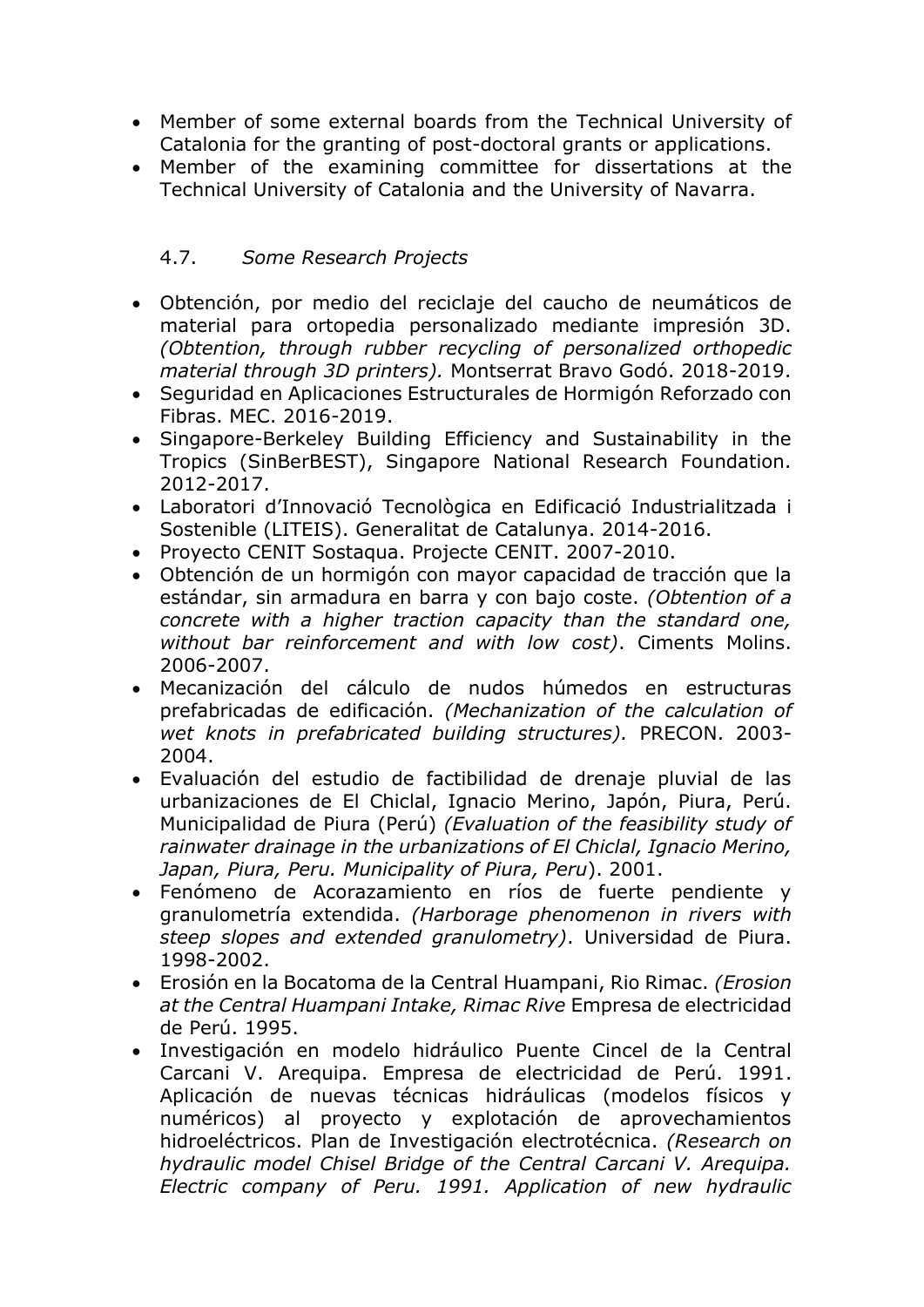*techniques (physical and numerical models) to the project and exploitation of hydroelectric developments. Electrotechnical Research Plan*). 1987-1991.

4.8. *Artistic and architectonic Works*: Proyecto de la Autopista Sitges – El Vendrell (denominada "Pau Casals") *(Highway Sitges-El Vendrell, called "Pau Casals").*

## **5. APPLICATION AND MANAGEMENT**

### *5.1. Technological design and structural calculation*

- Design, calculation and monitoring of the execution of the firewall and vehicle retaining system from Ronda del Mig (stretch: Plaça Cerdà - Avinguda Diagonal).
- Culvert for channeling the Roja, Fonollar and Bullidor watercourses at El Prat de Llobregat (first application of invention model).
- Calculation of tunnel mouths (CN-152 and Maresme motorway: first application of the patent for provisional support of precast elements).
- Calculation of several passage culverts from the L.A.V. (High Speed railway) near La Secuita and Perafort: first application of the improvement of the previous patent.
- Theoretical study about concrete and mortars without shrinkage.
- Calculation of the buried caisson of the Forum in Barcelona for Auding. Geometrical modeling of helicoidal elements by means of finite elements.
- Design of the traffic protection (sacrificial structure against falling blocks) for the Northern mouth of the Tueiro tunnel (León).
- Structural design of a stretch of the Montserrat sewer. Application of corrugated-steel structures with big span as lost formworks.

## *5.2. Hydraulics and Hydrology. Maritime Engineering*

- Design and management of several scale models at several laboratories (Technical University of Catalonia and University of Piura).
- Several applications of vaults and caissons, together with their intellectual protection, at drainage sites and sewers.
- Calculation, design and monitoring of the execution of the piers at the Port Esportiu in Premià. Precast concrete with polyurethane fillings to achieve floatability.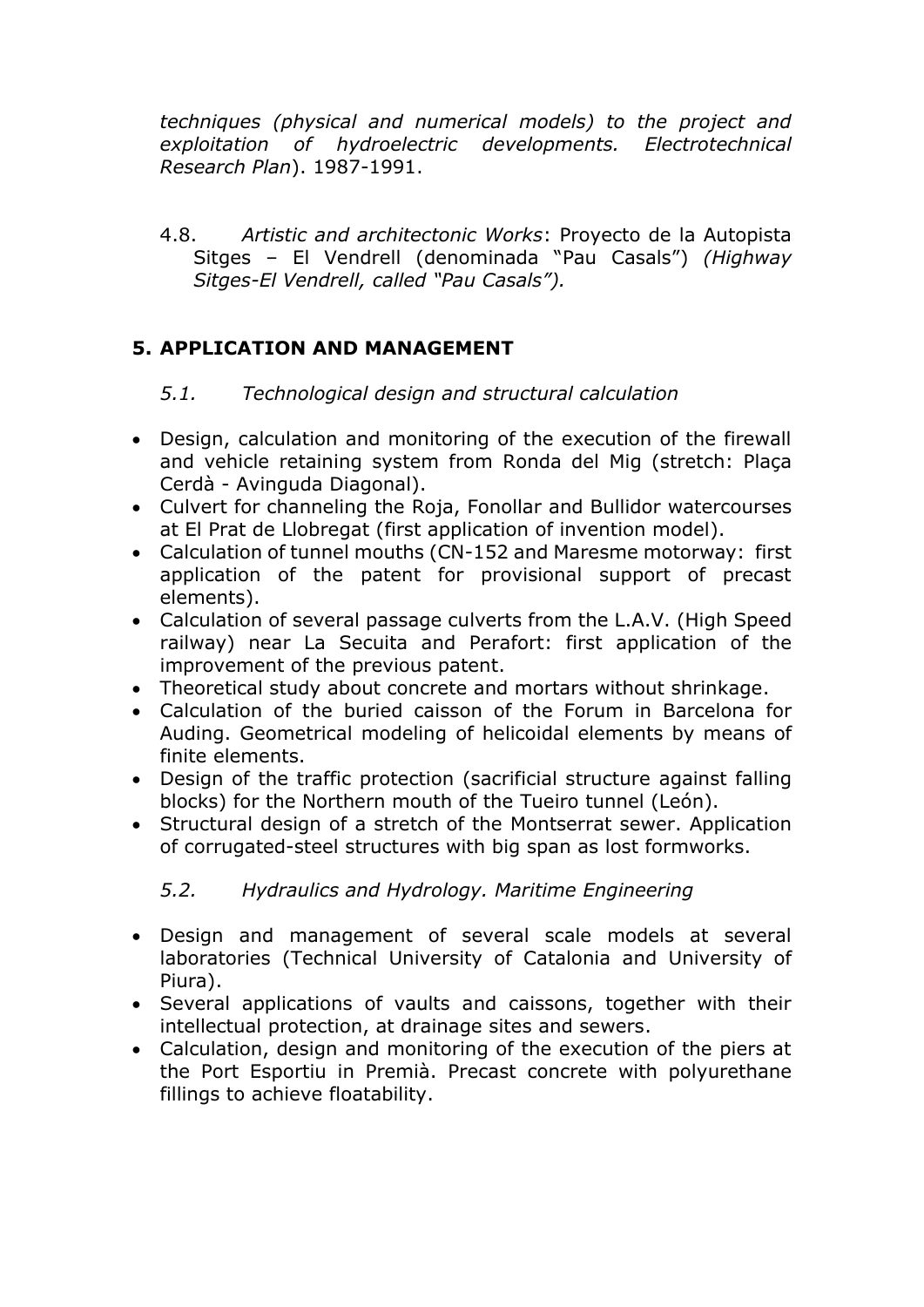#### *5.3. Geotechnics*

- Design, calculation and monitoring of the execution of the security gallery of the Joanet tunnel, at the Eix Transversal. First application of patent for galleries with controlled cracking.
- Design, calculation and monitoring of anchored (precast or nonprecast) walls in Cunit (earth retention under a deposit), La Seu d'Urgell (earth retention under a leaking channel), La Riba, Monistrol (consolidation of rocks under buildings), Arboló (unstable earth retention) and the A-7 highway in Bellaterra (lowering the level of a slope in order to accommodate a road under a bridge). The precast application is a novelty which provides aesthetic improvements and safety at work.
- Design of the perimeter wall of the cellar from Bodegas y Bebidas in Logroño. Novelty: solution with light buttresses and wall drilling in order to accommodate the girders.
- Design and monitoring of the execution of the headwall in Avinguda Vallbona (Barcelona). Application of the patent for piled-up walls.
- Design of the reinforcement of a broken wall in Ciutat Badia by means of anchorage to the ground. The extraction material was used during the drilling in order to adjust the design of the anchorage.

### *5.4. Road layout*

- Informative study about the Lleida-Girona dual carriageway (Eix Transversal): Calaf-Aguilar de Segarra and Aguilar de Segarra-Rajadell stretches.
- Project (together with three other designers) of the Pau Casals highway (Sitges-El Vendrell).

#### *5.5. Computing and numerical calculation (FORTRAN programming)*

- Hydraulic and structural calculation program for galleries of the "ARCO pipe" type. Expert system for the selection of optimal solutions for matters of transversal drainage in linear infrastructures.
- Calculation and reinforcement program for buried arch structures and their foundations.
- Programming of the pre-process for the calculation of vaults by means of the FLAC (Fast Lagrangian Analysis of Continua) system.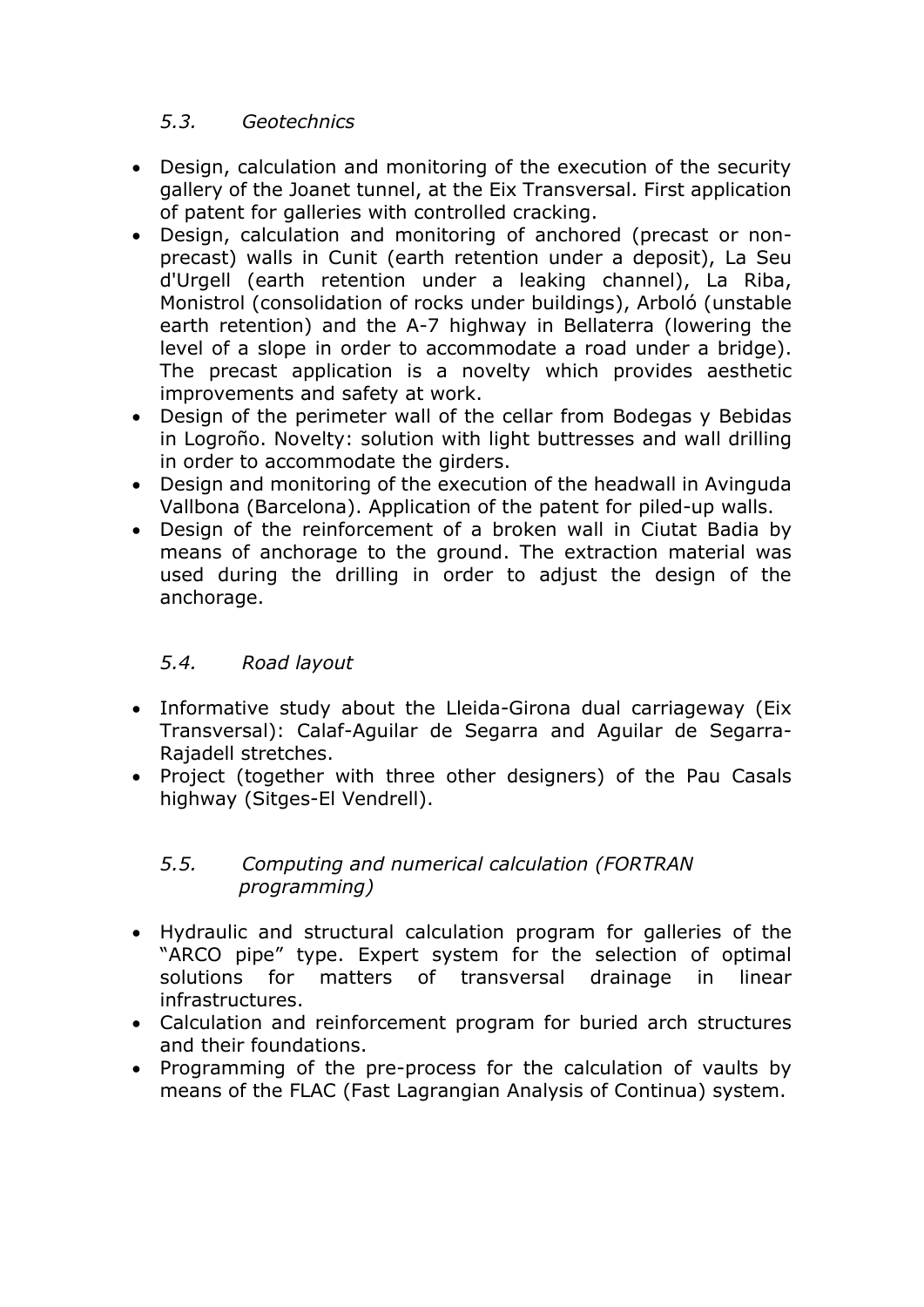#### *5.6. Environment. Environmental impact and corrective measures*

- Study of the environmental impact of the project for "the development of the N-152 road from P.K. 95 to P.K. 105". This was one of the first studies to incorporate tunnel fronts.
- Design of noise barrier walls by means of a conventional concrete and porous concrete "sandwich" for COPREMESA.
- Design and management of the execution of the "Torrent Mitjà" and "Calçada Romana" tunnels at the turnoff of the C-153 road for landscape restitution and elimination of the barrier effect of the layout. These date back to the time when the application of the cutand-cover tunnel was extended as a corrective measure.
- Design of corrective measures (fauna passages) at the turn-off in Sant Quirze de Besora.

## *5.7. Control and surveillance. Audits and expert's reports*

There are plenty of assignments which originate from my being included in the list of experts from the demarcation of the School of Civil Engineering of Catalonia for structural, environmental and hydraulic matters, or else from the inclusion of JAO INGENIERÍA CIVIL in the list of external consultants of FCC.

- Study of the causes for the collapse of a sewer in Igualada.
- Study of the causes for some slopes becoming instable in Olesa de Montserrat.
- Study of the causes for the collapse of a bridge in Cardona.
- Study of the ecological flow to be maintained at a small power station in Son del Pi.

### *5.8. Management*

- Secretary General at IESE Business School and member of the Executive Committee, in charge of Corporate Information Unit, Academic Secretary, Corporate Development, Corporate Marketing and Communications, Financial Aid Unit, Alumni, Library, Corporate Social Responsibility and Historical Archive.
- Management of my own company (JAO INGENIERÍA CIVIL).
- Technical director of PRECON and member of its board, with all that it entails (management of directly and indirectly dependent people, management and monitoring of software providers, management of the integrated management manual –quality, environment and workplace safety, economic monitoring of the company's production, risk management and project monitoring, etc.).